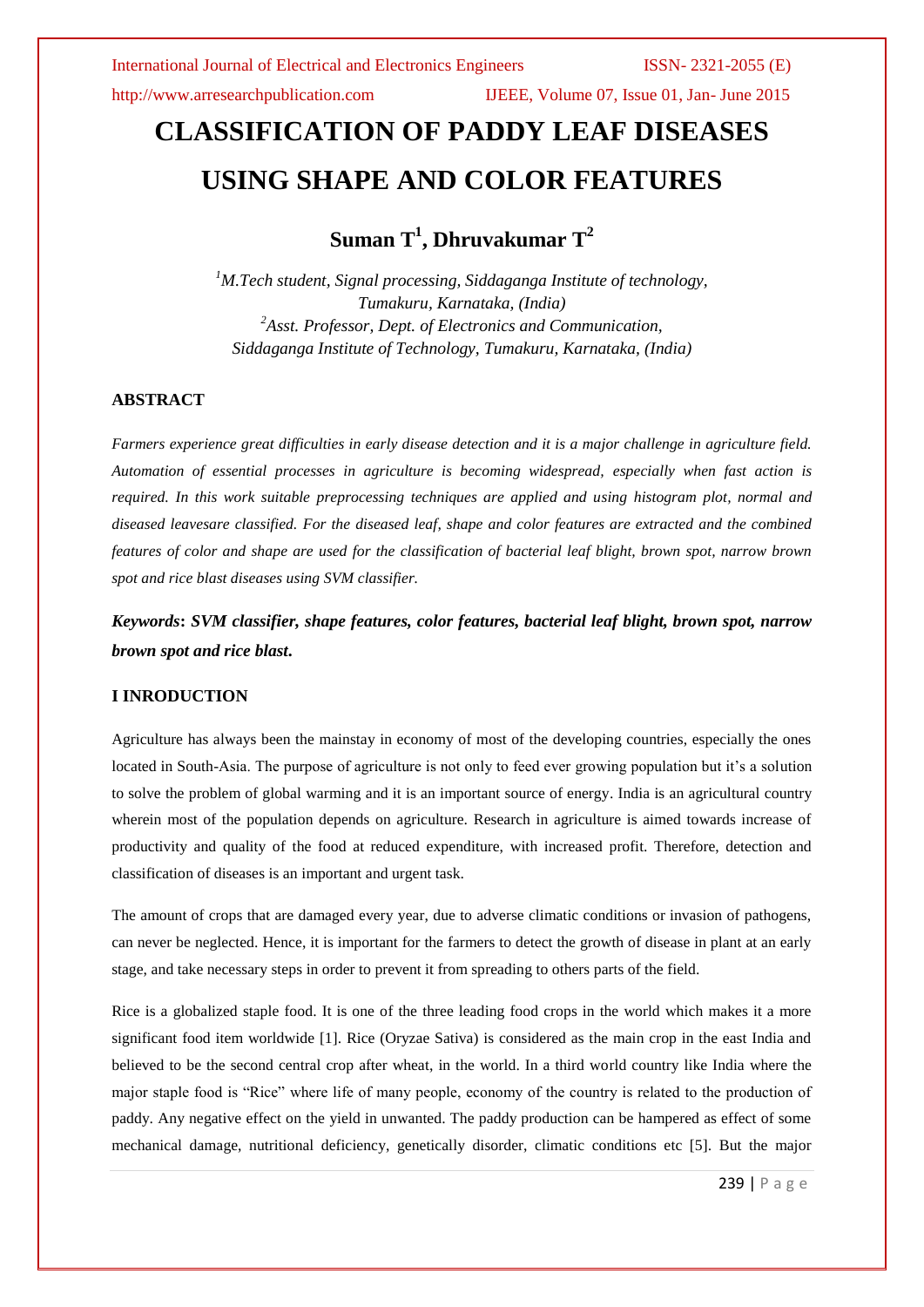# http://www.arresearchpublication.com IJEEE, Volume 07, Issue 01, Jan- June 2015

problem is disease causing by macrobes [2] and microbes. The disease is easily recognized by their symptomschanges of the plants.

The efforts to increase the quantity and quality of rice production to satisfy the increasing needs of rice in India experienced several obstacles, one of which is the attack of the diseases on paddy fields. To control these diseases and to minimize the impacts of the attacks, the diseases must be identified quickly. Computer vision is a potential solution to tackles this problem. One way to identify the diseases in plants is by observing the physical changes (diseases spots or lesions) caused by chemical changes in the sick plants. The images of these spots can be processed and used to recognize the diseases quickly, easily, and inexpensively.

The most two common diseases in the North East India are named as Leaf Blast and Brown Spot. The samples of the infected rice leaves have been collected from different parts using Nikon COOLPIX P4 digital camera. Acquired images transformed to Hue Intensity Saturation (HIS) model for segmentation [3]. Entropy based bilevel thresholding method has been invoked for segmenting the images to facilitate identifying the infected parts of the leaves [4].

The RGB color images of paddy leaf are captured using a Canon Power Shot G2 digital camera [5]. The image segmentation based on gray-level threshold segmentation is adapted and the binary image is gained. The main objective of segmentation process is to obtain the binary image with less noise or noise free [6]. The RGB image is converted into a binary image using threshold method. Local entropy threshold method of Eliza and Chang [7] and Otsu method is used for the segmentation [8]. An occurrence matrix is generating from the input image in accordance with probability distribution needed for entropy measures. Five characteristics of lesion i.e., percentage, lesion type, boundary color, spot color, and broken paddy leaf color were tested for the classification task Color is an important sign in recognizing different classes [9].

Four characteristics of lesion type, boundary color, spot color, and broken paddy leaf color were tested for used to establish the classification system. The ratio of height and width of the lesion spot provided a unique shape characteristic for determining the type of the lesion [6]. Generally, the color difference is evaluated using the distance between two color points in a color space. The most common distance is Euclidean distance [6]. Our proposed technique is based on the CIELab color space, which is a uniform chromaticity color space to get boundary color, spot color and broken leaf color. It is known that Euclidean distance of two colors is proportional to the difference that human visual system perceived in the CIELab color space [7][10].

A probabilistic neural network (PNN) is nonparametric classifiers [11]. PNN work faster than the back propagation neural network, even up to 200,000 times faster as it only needs one iteration of training process. Training and testing data were splitted using 5-fold cross validation. The results were presented using confusion matrix for further analysis.

In this present work four different types of paddy diseases are considered namely, brown spot, narrow brown spot, bacterial leaf blight and leaf blast. Here, bacterial leaf blight and narrow brown spot has the similar shape and rice blast, brown are almost similar in color, hence both the color and shape features are used for the classification purpose.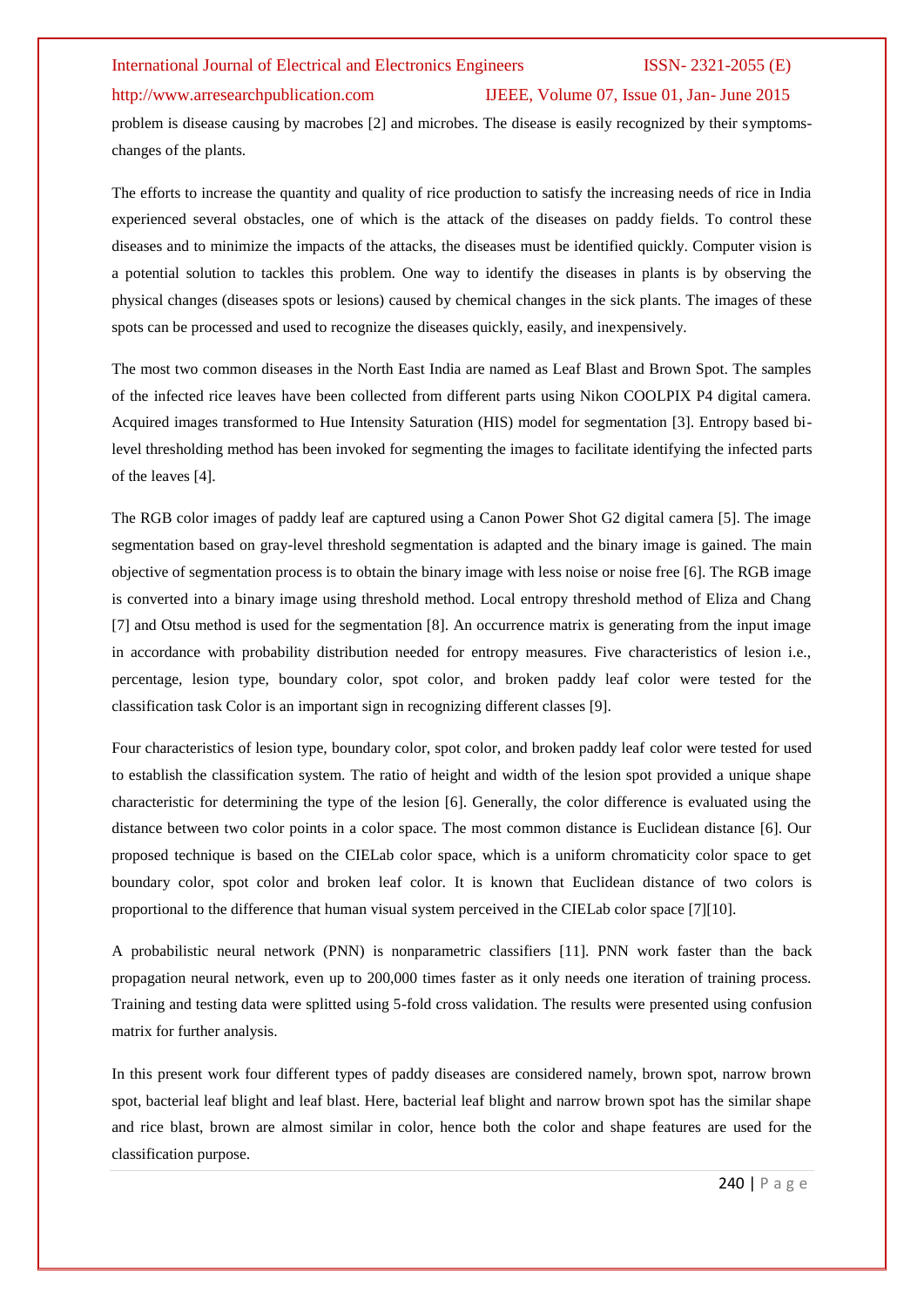http://www.arresearchpublication.com IJEEE, Volume 07, Issue 01, Jan- June 2015

## **II DISEASES OF PADDY LEAVES**

Rice plant is distress from many diseases [1], [2] the main diseases are caused by bacteria and fungus. The RGB normal rice leaf is shown in Fig 1(a). The diseases which are considered in this work are listed below

### **2.1 Brown spot**

It is caused by the virus named as Cochliobolusmiyabeanus &Helminthosporium. Brown spot diseased leaf is shown in Fig 1(b). The main symptoms are

- Initially appears as brownish spots on leaves.
- Later, it becomes Oval shaped foliar spots with yellow halo.
- The spots are brown, with greyish centers when fully developed.
- Appear in leaf blade  $&$  sheath

### **2.2 Narrow brown spot**

It is caused by the virus named as Cochliobolusmiyabeanus&Helminthosporium. Narrow Brown spot diseased leaf is shown in Fig 1(c). The symptoms are similar to the brown spot but these are long and narrower when compared to brown spot diseased part.

### **2.3 Bacterial leaf blight**

It is caused by the bacteria named as Xanthomonasoryzae\_andpv. Oryzae. : Bacterial leaf blight diseased leaf is shown in Fig 1(d). The main symptoms are

- Water soaked lesions move from tip downwards on the edges of leaves.
- Gradually symptoms turn into yellow and straw colored stripes with wavy margins.
- In early morning in humid areas yellowish, opaque, turbid drops of bacterial ooze may be seen.



**Figure 1: RGB image of normal leaf (a), (b)-(e) diseased leaves of brown spot, narrow brown spot, bacterial leaf blight,, rice blast respectively.**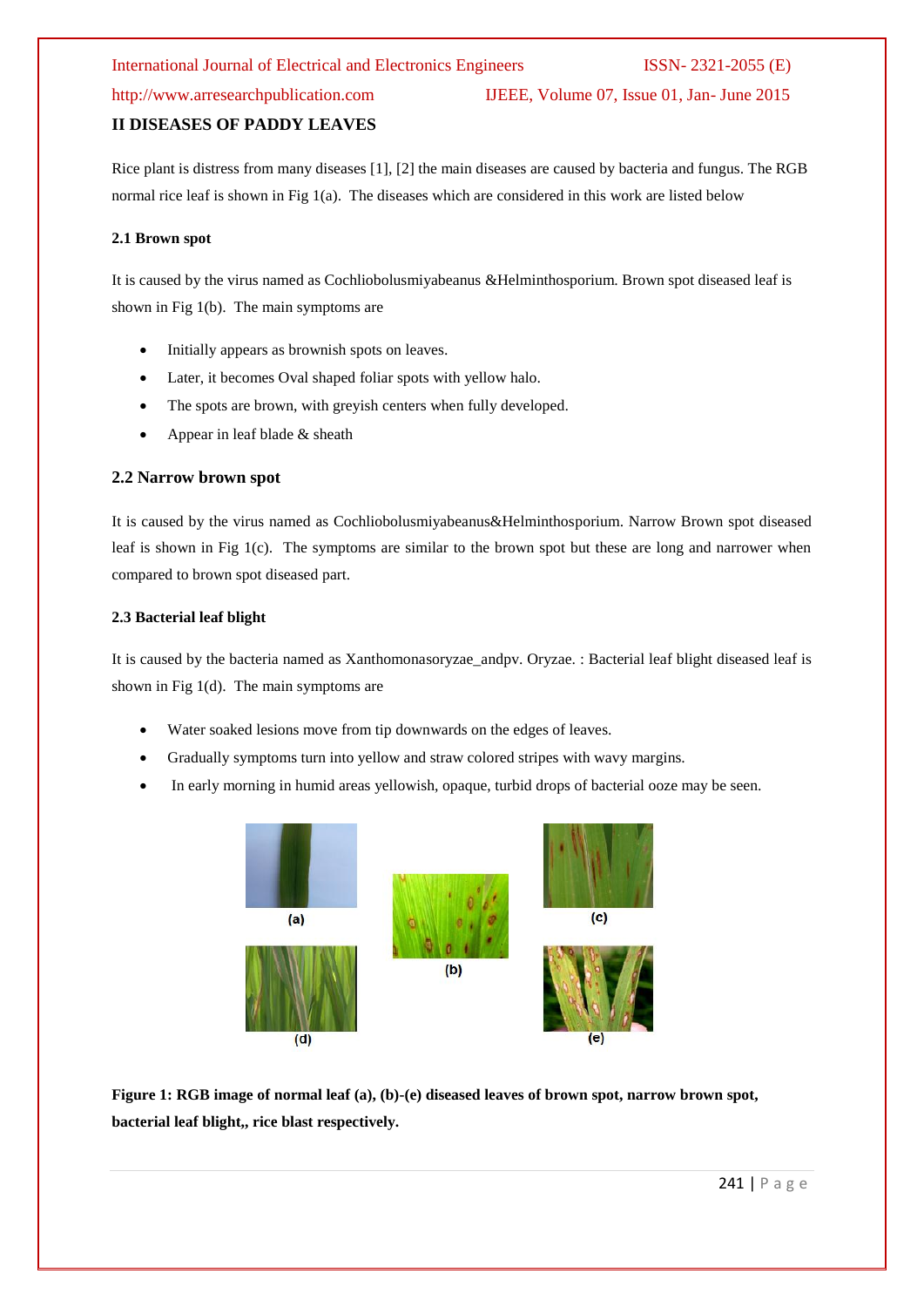# International Journal of Electrical and Electronics Engineers ISSN- 2321-2055 (E) http://www.arresearchpublication.com IJEEE, Volume 07, Issue 01, Jan- June 2015

# **2.4. Rice Blast**

It is caused by the fungus named as Pyriculariagrisea. Rice blast diseased leaf is shown in Fig 1(e). The main symptoms are

- Start as small water soaked bluish green specks.
- Leaf spots are typically elliptical (football shaped), with gray-white centers and brown to red-brown margins. Fully developed leaf lesions are approximately 0.4 to 0.7 inch long and 0.1 to 0.2 inch wide.

# **III PROCESS DESCRIPTION**

Different types of diseased and normal paddy leaves are captured using digital camera. After that an image is cropped manually in such a way that it contains both healthy and diseased part in it. It is the only manual work involved in this process and this image is given as input to the further process. The block diagram of proposed work is shown in Fig 2.In image pre-processing green plane is extracted to enhance the diseased part. The major objective of preprocessing stage can be to reduce the amount of noise present in the document and to reduce the amount of data to be retained. Median filter is used in order to remove the noise present in the acquired image. Diseased part of the leaf image need to be extracted by using suitable segmentation technique. The features of the segmented image are extracted in order to recognize the different diseases. Then the data extracted in the features are stored in the database.



# **Figure2: Block diagram of proposed leaf disease detection and classification**

# **3.1 Preprocessing**

Image preprocessing is the name for operations on images where it can be used to improve the image data that removes the background noise and also suppress the undesired distortion. Through various image preprocessing steps, image features for processing and analysis are enhanced. The preprocessing steps involved in this work are represented in Fig.3.



**Figure 3: Block diagram of preprocessing steps involved in the proposed work**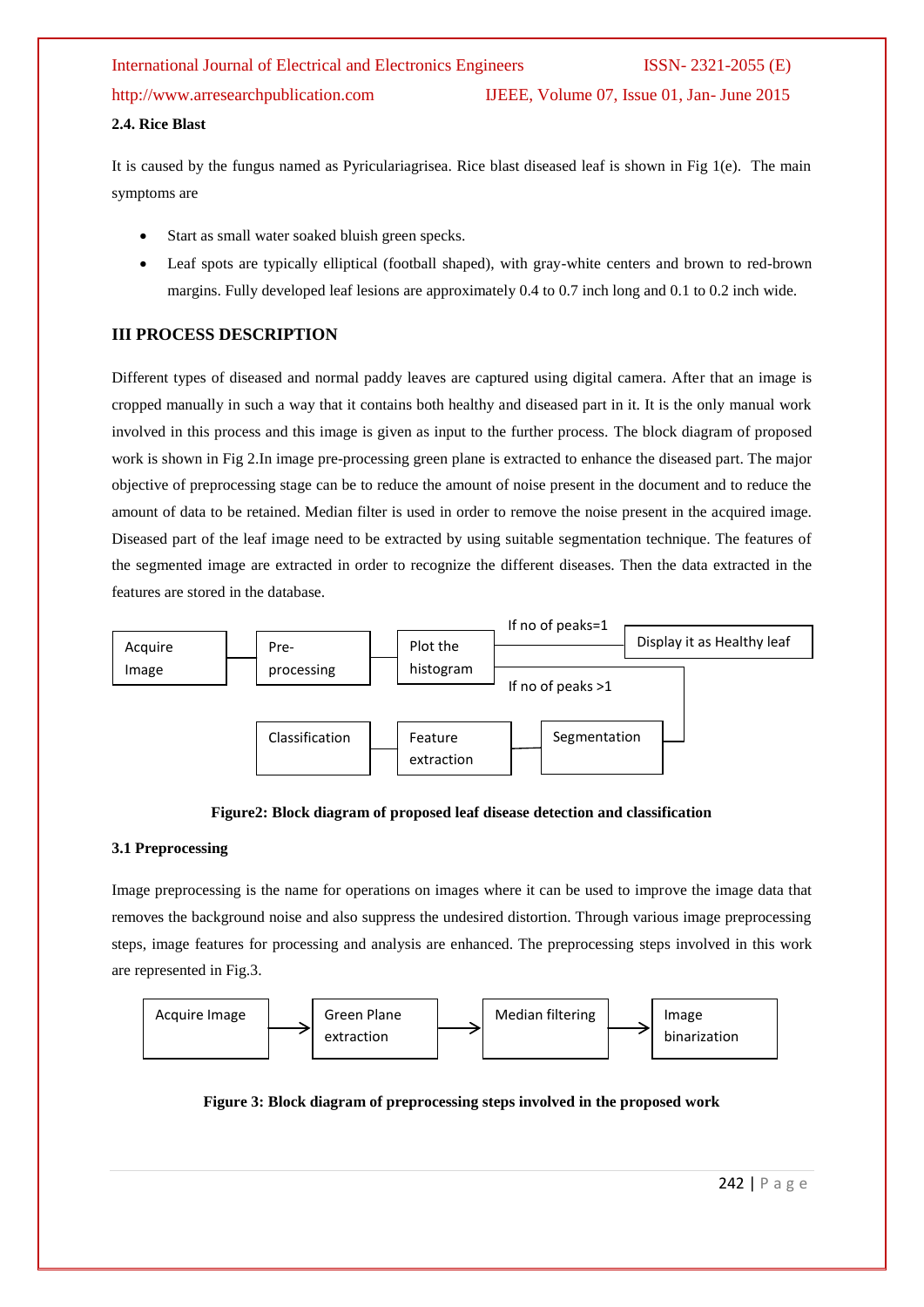http://www.arresearchpublication.com IJEEE, Volume 07, Issue 01, Jan- June 2015

#### **3.1.1. Acquisition of images**

Acquire the images of normal and diseased leaf using digital camera with a white background. Images are taken with a white background in order to avoid the reflections while capturing the images.

### **3.1.2. Green plane extraction**

Acquired RGB imageis used for further preprocessing involved in the proposed methodology. It can be easily observed that greenness of the leaf is more affected when the infection is occurred in leaf. Extract the green color component in order to enhance the affected portion of the leaf. Instead of considering only the green values, intensity of the original gray scale image is subtracted by the green value so that the spot detection is invariant of the brightness and age of the leaves.

#### **3.1.3. Median filtering**

Median filter is nonlinear in nature and it is a smoothening filter. Here, it is used to preserve the edge information as it had a less blurring effect when compared to the other smoothening filters after applying on to the image. Median filter is applied to remove unnecessary spots. As a result, a noise free grayscale image is produced. It replaces the value of the center pixel, by the median of the gray levels in the image area enclosed by the filter. In order to perform median filtering, first window is moved and all the pixels enclosed by the window are sorted. After then median is computed and this value is assigned to center pixel. If the number of elements in 5X5 window is odd, middle value is assigned as median value, else average value is assigned as median value, and else average of two middle values is assigned as median value. Median filtering operation is shown in Fig.4.



**Figure 4: Kernel showing the median filtering operation**

### **3.1.4. Binarization**

Thresholding is used to convert a gray scale image into the binary image. Thresholding technique replaces all pixels of an input image with black pixels if the intensity  $I_{xy}$  less than some fixed threshold T or a white pixel if the intensity is greater than the fixed threshold  $T$ . So that the resultant image is binarized by applying the thresholding.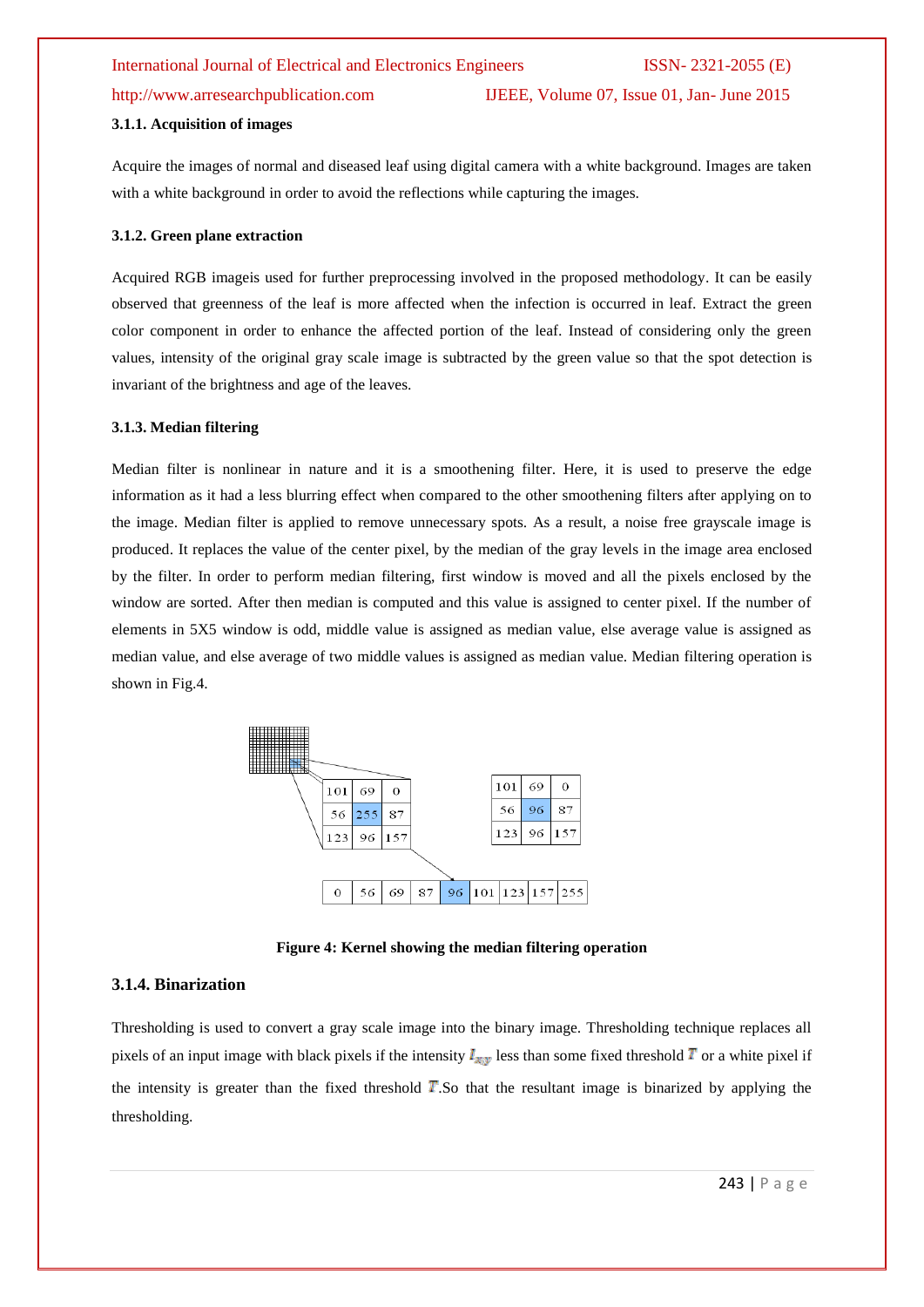# http://www.arresearchpublication.com IJEEE, Volume 07, Issue 01, Jan- June 2015

### **3.2. Classification of healthy and diseased leaf**

For an uninfected leaf the distribution of color is nearly uniform while for the diseased leaf the distribution of the color is not uniform because the pixel values of the diseased leaves varies widely and differs from the normal intensity value of pixels. In order to distinguish between the uninfected and diseased leaves a histogram approach has been used. Histogram represents the probability of occurrences of different gray levels in the image. The high probability of a particular gray level corresponds to a peak in the histogram.

Binary image is multiplied with the original gray scale image and the histogram is plot to the resultant image. Count the number of pixels lie in the intensity value greater than zero. If the sum is obtained then the result is unhealthy leaf. If the sum is zero then it is healthy leaf.

In the case of healthy leaf intensity value is lie in only one value so the peak is one and the result will be displayed as healthy leaf. In the case of an diseased leaf pixel intensity spread in all intensities so the peak is greater than one and hence it is displayed as unhealthy leaf.

#### **3.3. Segmentation**

Image segmentation is the process of partitioning a digital image into multiple segments. The goal of segmentation is to simplify and change the representation of an image into something i.e. more meaningful and easier to analyze. The result of image segmentation is a set of a segment i.e. collectively cover the entire the image or set of contour extracted from the image. The main idea of the image segmentation is to group pixels in homogeneous regions and the usual approach to do this is by common feature. Image segmentation is the process of dividing the given image into regions homogenous with respect to certain features for image segmentation. 8-connected component analysis is used for the segmentation of the diseased leaf.

# **IV FEATURE EXTRACTION**

The main aim of feature extraction is to extract the information that can be used to determine the meaning of the given sample. Shape, color and texture features are the main features that are included in image processing. Here, shape of the infected region and color changes in the lesion area are considered as the features for the classification different kinds of diseases. The color features are influenced by outside light and different diseases of plant leaves had same shape features, hence both color and shape features are considered as the characteristic values of classification of different types of diseases.

#### **4.1. Shape features**

Principal Component Analysis is used for shape feature extraction. PCA transforms correlated variables into uncorrelated variables retaining maximum amount of variations. This helps to operate on data and make predictions. Each image is converted into vector and stored as columns of matrix  $P \times N$ . Mathematically principal components are obtained by subtracting mean from each column. The resultant matrix is given by  $\overline{B}$ .

$$
B = [\hat{X}_1, \hat{X}_2, \dots, \hat{X}_N]
$$
 (1)

244 | P a g e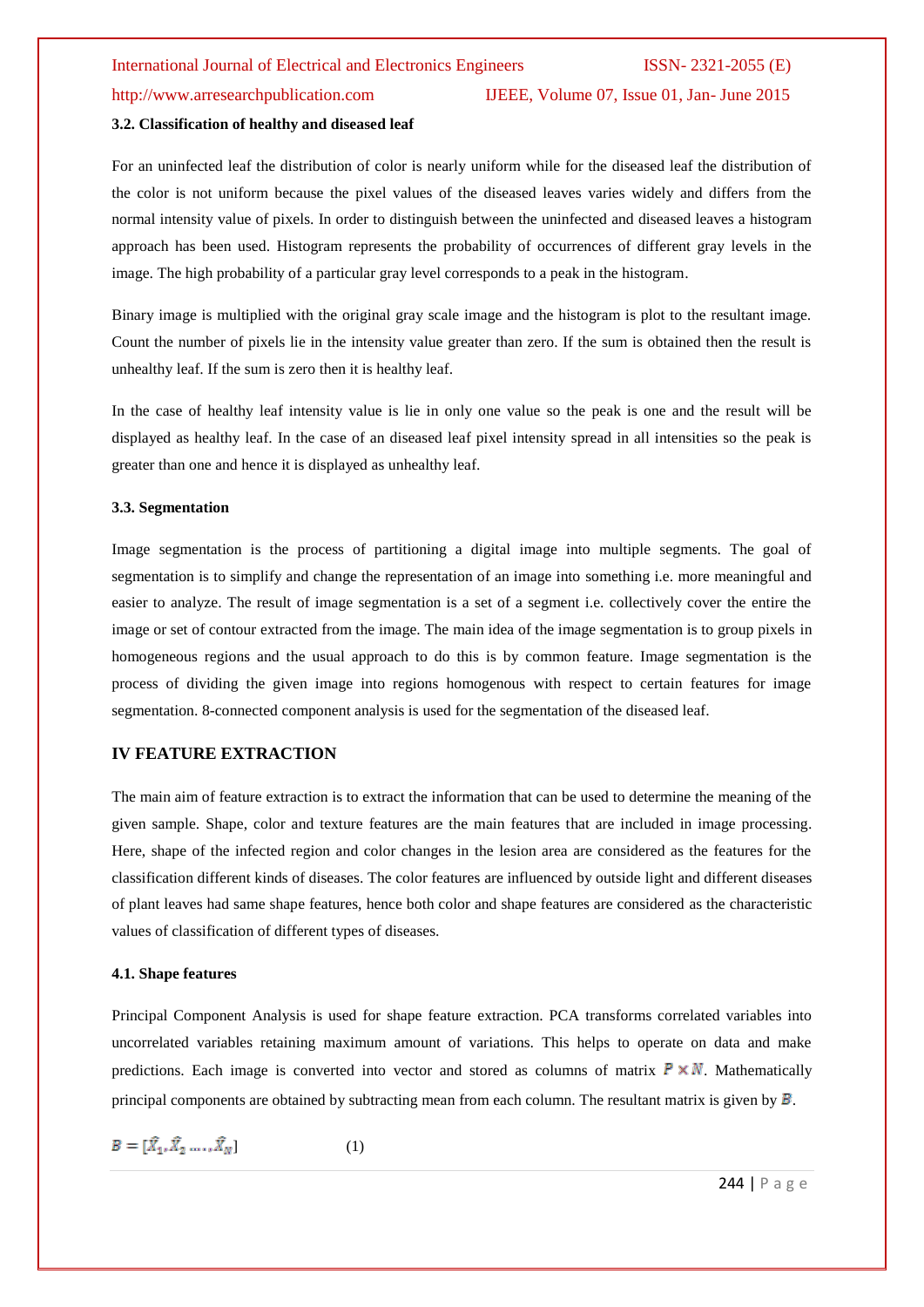http://www.arresearchpublication.com IJEEE, Volume 07, Issue 01, Jan- June 2015

Then the covariance matrix  $\boldsymbol{S}$  is obtained by

$$
S = \frac{1}{N-1} B^T B(2)
$$

Thus the dimension of the feature vector reduces to  $P \times P$ . The eigen values and eigen vectors are calculated using  $P^T SP = D$ . Where D is the diagonal matrix with eigen values. And P is is a matrix of eigen vectors. Eigen vectors are arranged according to the descending values of the eigen values. The weight matrix  $W$  is determined as  $W = PB^{T}$  and this weight matrix is used as features for classification.

### **4.2. Color features**

In image processing color features plays very important role and an important sign in recognizing different classes. These color features are very helpful when investigating the lesion for early diagnosis. Here, "Grid based color moments" are used as a feature vector. Compute the color features for a given image using following steps

- $\triangleright$  RGB image converted into HSV color spaces
- $\triangleright$  An image is uniformly subdivided into 3X3 blocks
- $\triangleright$  Compute mean color (H/S/V) for each of the nine blocks

$$
x' = \frac{1}{N} \sum_{i=1}^{N} x_i(3)
$$

Where N is the total number of pixels within each block,  $x_i$  is the pixel intensity in H/S/V channels.

Mean is considered as one of the feature as it measures the average intensity value.

 $\triangleright$  Compute variance for each block and for each channel

$$
\sigma^2 = \frac{1}{N} \sum_{i=1}^{N} (x_i - x')^2
$$
 (4)

Variance has the capability of measuring the variability as the intensity level get changes at the edges of the images by large value variance can be used to sharpen the edges.

 $\triangleright$  Compute the skewness for each block of  $(H/S/V)$ 

$$
\sigma^2 = \frac{\frac{1}{N} \sum_{i=1}^{N} (x_i - x')^2}{(\frac{1}{N} \sum_{i=1}^{N} (x_i - x')^2)^{\frac{3}{2}}} (5)
$$

Usually skewness is used is used for judging the image surface. It can be positive, negative or zero. Skewness measures the asymmetry of the image.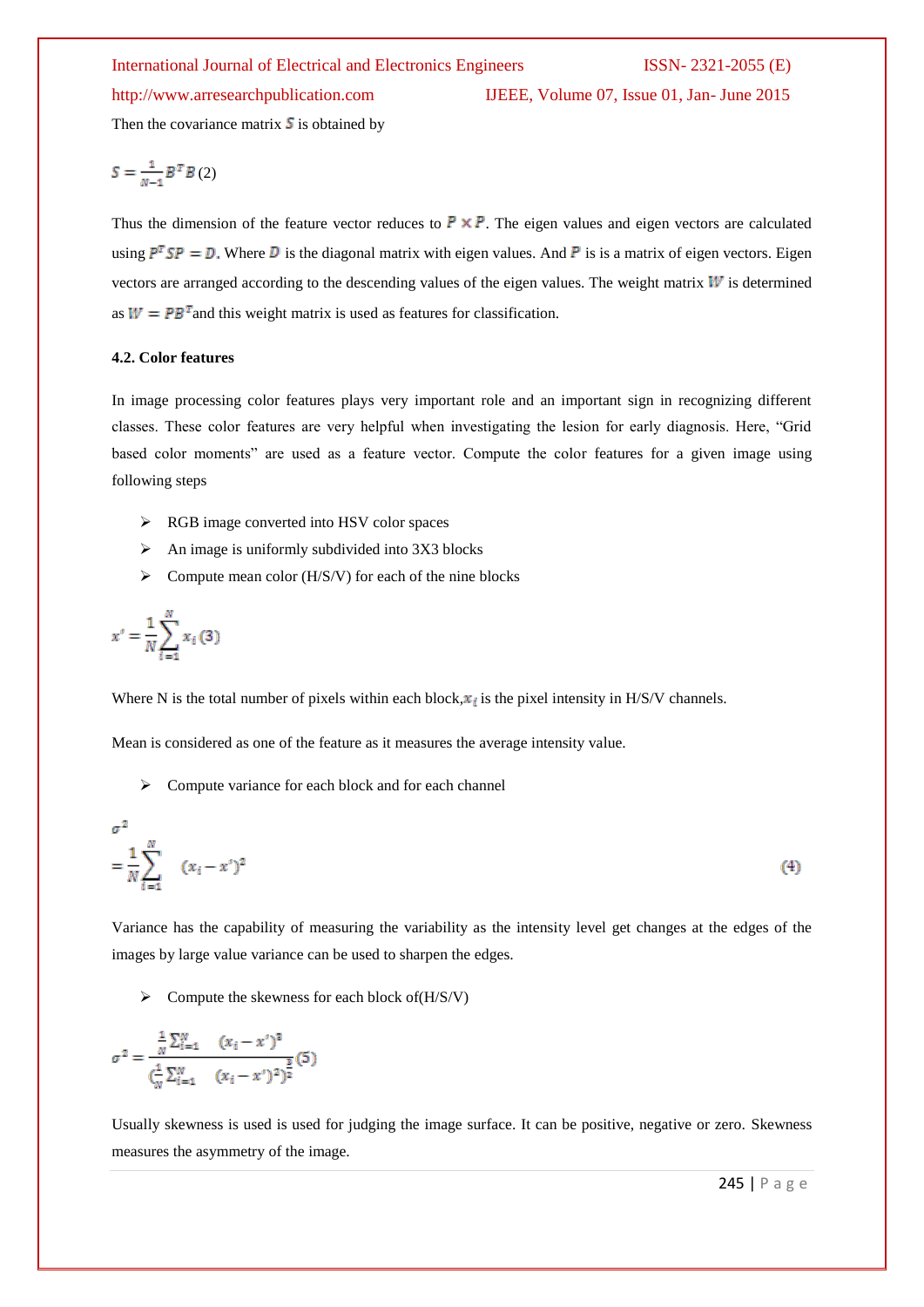### http://www.arresearchpublication.com IJEEE, Volume 07, Issue 01, Jan- June 2015

Each block will have 3+3+3=9 features, and thus the entire image will have 9x9=81 features. Before we use SVM to train the classifier, we first need to combine the shape and color features for claasification.

# **V SVM CLASSIFIER**

SVM is a powerful discriminative binary classifier which models the decision boundary between two classes as a separating hyper plane. This hyper plane tries to split, one class consists of the target training vector (labeled as +1), and the other class consists of the training vectors from an impostor (background) population (labeled as −1). Using the labeled training vectors, SVM optimizer finds a separating hyper plane that maximizes the margin of separation between these two classes and it is shown in Fig.5.



**Figure 5: The optimal plane of SVM in linearly separable condition**

Formally, the discriminative function of SVM is given by

$$
f(x) = \sum_{i=1}^{N} \alpha_i t_i K(x, x_i) + d
$$
 (6)

Here  $t_i \in \{+1, -1\}$  are the ideal output values,  $\sum_{i=1}^{N} \alpha_i t_i = 0$  and  $\alpha_i > 0$ . The support vectors  $x_i$ , their corresponding weights  $\alpha_i$  and their basis term , are determined from the training set using an optimization process. The kernel function  $K(\ldots)$  is designed so that it can be expressed as  $K(x, y) = \varphi(x)^T \varphi(y)$ , where  $\varphi(x)$ , is a mapping from the input space to kernel feature space of high dimensionality. The kernel function allows computing inner products of two vectors in the kernel feature space. In a high-dimensional space, the two classes are easier to separate with a hyperplane. Intuitively, linear hyperplane in the high-dimensional kernel feature space corresponds to a nonlinear decision boundary in the original input space. The most widely used kernel functions are: Linear kernel, the Radial Basis Function function kernel (RBF kernel), the sigmoid kernel. Since the real world problem deals with multi class classification. This problem can be solved using two approaches: One-Against-All (OAA) approach and One-Against-One (OAO) approach.

# **VI EXPERIMENTAL RESULTS**

246 | P a g e For the detection and classification of plant leaf diseases, acquire the images of normal and diseased leaf using digital camera with a white background, and this acquired image is passed through different preprocessing steps. Extraction of green color component of four different diseases i.e., bacterial leaf blight, brown spot, narrow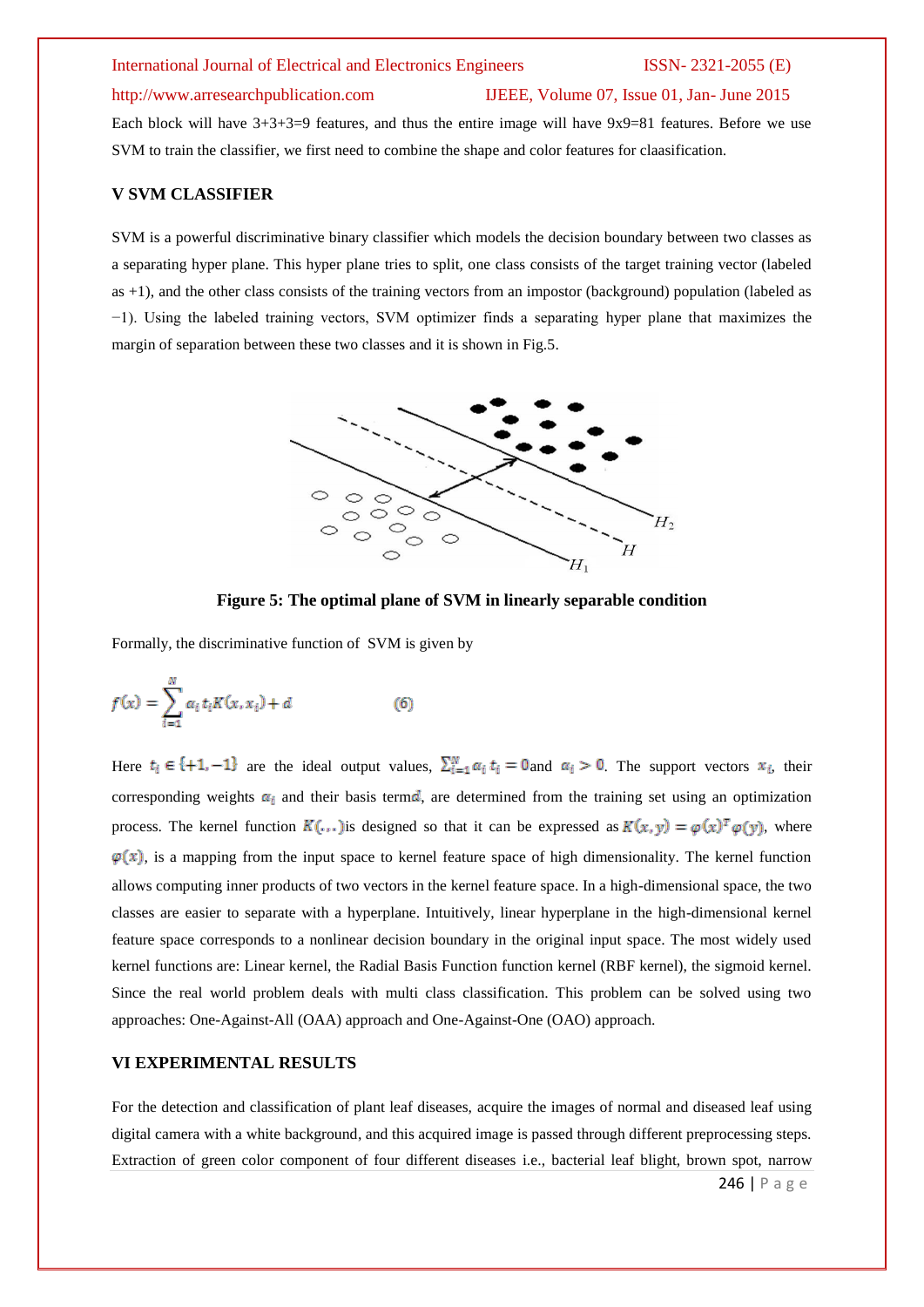# http://www.arresearchpublication.com IJEEE, Volume 07, Issue 01, Jan- June 2015

brown spot and rice blast respectively is shown in Fig.6. Median filter is applied to remove unwanted spots and the results when applies to four diseases are shown in Fig.7. Intensity enhanced image in order to enhance the diseased part is shown in Fig.8. Fig. 9 shows the results of binarized image after applying the thresholding. Classification of healthy and disease leaf for healthy, bacterial leaf blight, brown spot, narrow brown spot and rice blast respectively are shown in Fig. 10. Results of segmentation using 8-connected component analysis aregiven in Fig.11.





**Figure 6**:Green plane extraction of bacterial leaf blight, brown spot, narrow brown spot and rice blast respectively.



**Figure 7**:Median filtered results of bacterial leaf blight, brown spot, narrow brown spot and rice blast respectively.



) ) **Figure 8**:Intensity enhanced results of bacterial leaf blight, brown spot, narrow brown spot and rice blast respectively.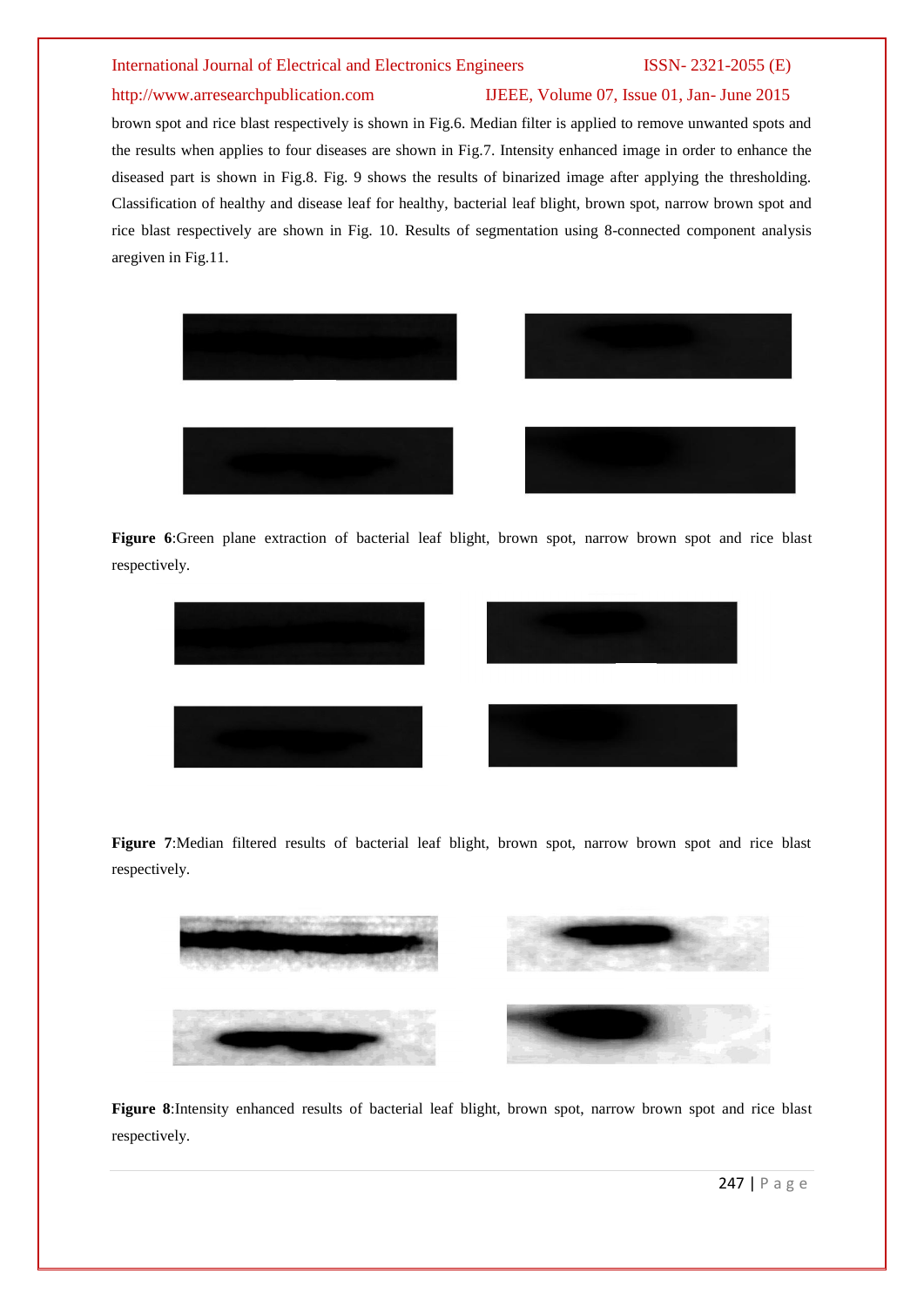



**Figure 10:Original images and the Histogram plots of normal, bacterial leaf blight, brown spot, narrow brown spot and rice blast are given in (a)-( e), (f)-(j) respectively. And the results are given in (k)-(o)**

248 | P a g e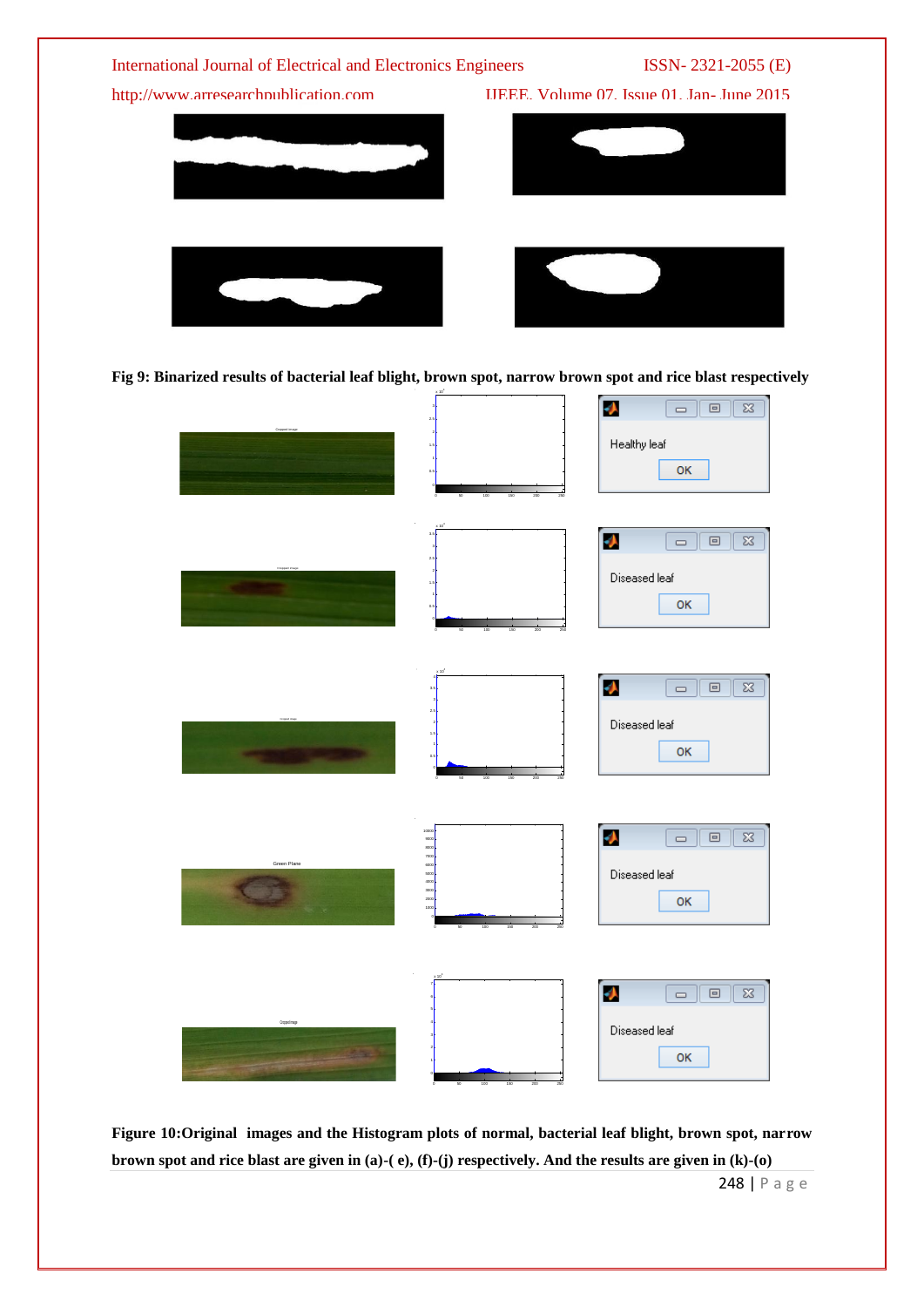# http://www.arresearchpublication.com IJEEE, Volume 07, Issue 01, Jan- June 2015

The resultant images are used for the shape and color feature extraction. Classification of bacterial leaf blight, brown spot, narrow brown spot and rice blast diseases are carried out using SVM classifier. Here, 60 samples are used for classification purpose. For training 10 features are considered for each disease and for testing 5 samples for each disease. 70% accuracy has been achieved by using SVM classifier. TABLE 1 shows the resultant confusion matrix for classification of four diseases.



**Fig 11: Segmented results of bacterial leaf blight, brown spot, narrow brown spot and rice blast respectively.**

|                       | Bacterial leaf | Brown spot                  | Narrow brown | <b>Rice Balst</b> |
|-----------------------|----------------|-----------------------------|--------------|-------------------|
|                       | blight         |                             | spot         |                   |
| Bacterial leaf blight | 5              |                             |              |                   |
|                       |                |                             |              |                   |
| Brown spot            | ∍              | $\mathcal{D}_{\mathcal{L}}$ |              |                   |
|                       |                |                             |              |                   |
| Narrow brown spot     |                |                             |              |                   |
| <b>Rice Balst</b>     |                |                             |              | 3                 |

### **Table 1: Confusion Matrix for Classification**

### **VII CONCLUSION**

Identification of the symptoms of plant diseases by means of image processing techniques is of prime concern in the area of research. An introduction to the research in agriculture field and different types of diseases in rice leaf is given. The literature survey done in preprocessing techniques and segmentation of leaf disease detection and classification has been discussed. After applying the suitable preprocessing technique classification of normal and diseased leaf using histogram plot is presented. Shape features are extracted using PCA method and the color features are extracted by using color based grid moments. These features are combined and fed to the SVM classifier. 70% accuracy is achieved for four different diseases.